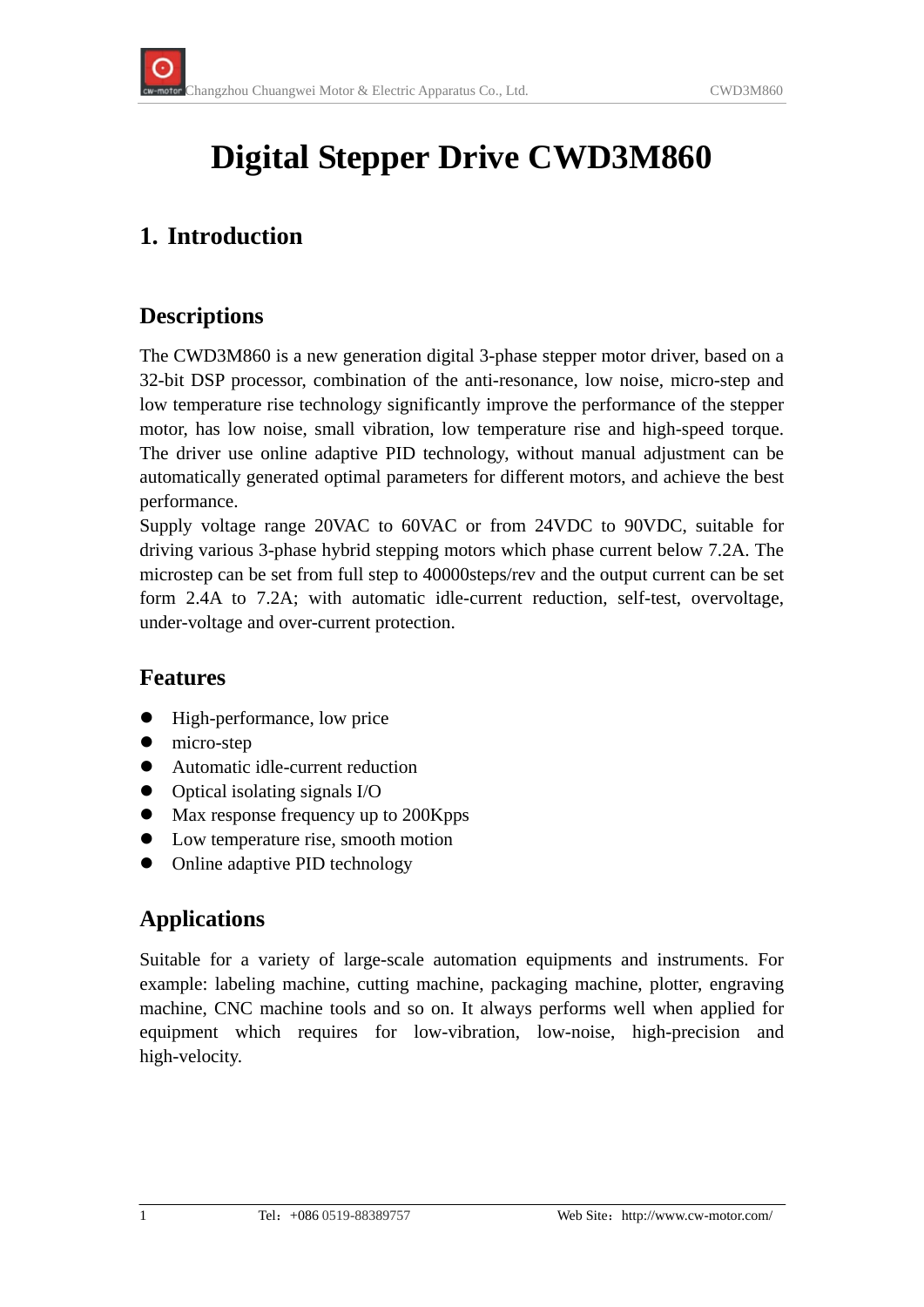## **Electrical Specifications**

| Parameter                     | Min | Typical | Max | Unit       |
|-------------------------------|-----|---------|-----|------------|
| Input Voltage(DC)             | 24  | -       | 90  | <b>VDC</b> |
| Input Voltage(AC)             | 20  |         | 60  | <b>VAC</b> |
| Output current                |     |         | 7.2 |            |
| <b>Pulse Signal Frequency</b> |     |         | 200 | KHZ        |
| Logic Signal Current          |     |         |     | MА         |

## **2. Current and microstep Setting**

#### **Current setting**

| <b>RMS</b> | Peak  | SW1 | SW2 | SW <sub>3</sub> |
|------------|-------|-----|-----|-----------------|
| 2.00A      | 2.40A | on  | on  | on              |
| 2.57A      | 3.08A | off | on  | on              |
| 3.14A      | 3.77A | on  | off | on              |
| 3.71A      | 4.45A | off | off | on              |
| 4.28A      | 5.14A | on  | on  | off             |
| 4.86A      | 5.83A | off | on  | off             |
| 5.43A      | 6.52A | on  | off | off             |
| 6.00A      | 7.20A | off | off | off             |

## **Standstill Current Setting**

SW4 is used for standstill current setting. OFF meaning that the standstill current is half of the dynamic current; and ON meaning that standstill current is the same as the selected dynamic current. Usually the SW4 is set to OFF, in order to reduce the heat of the motor and driver.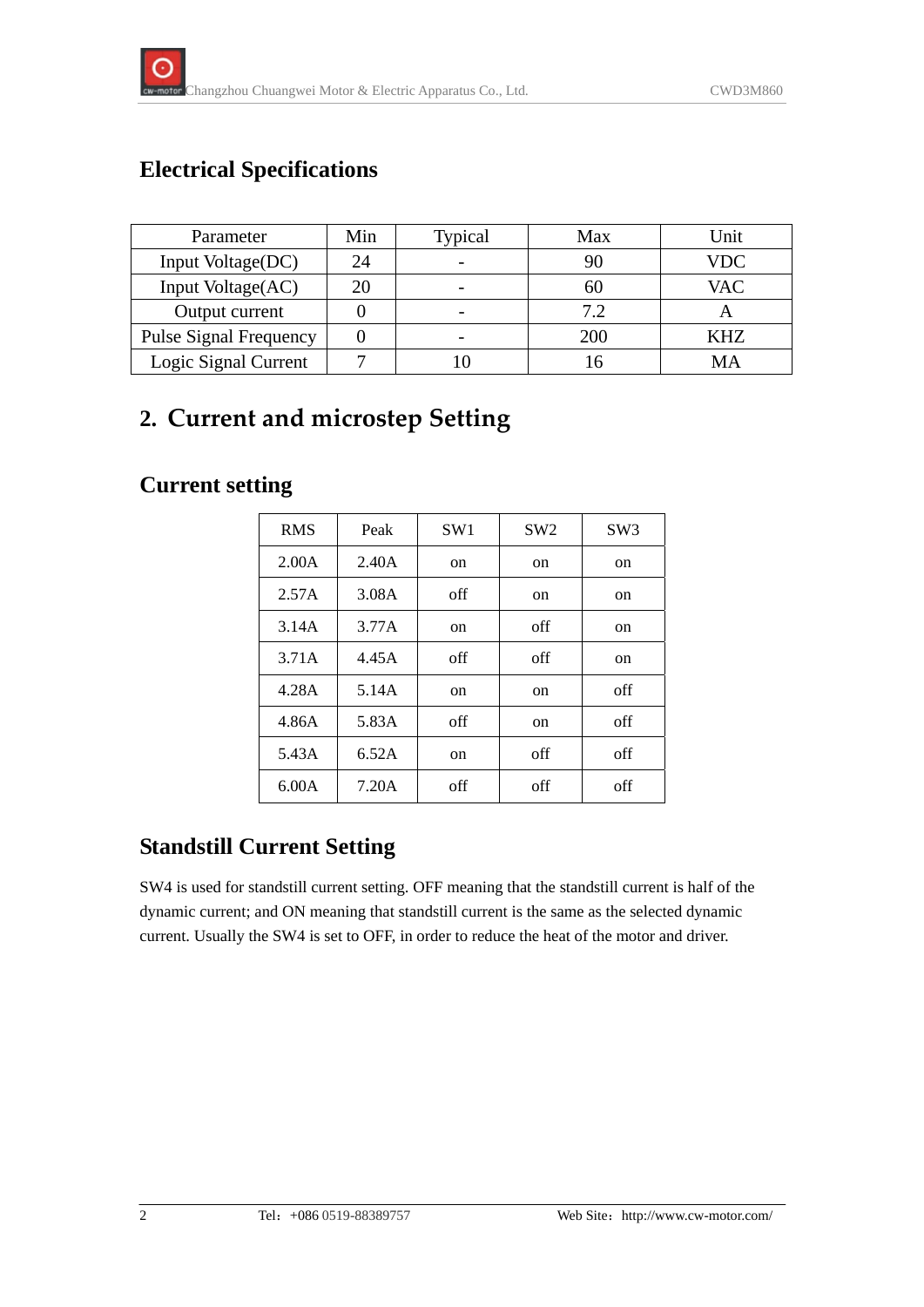#### **Microstep Setting**

| Step/Rev | SW <sub>5</sub> | SW <sub>6</sub> | SW7 | SW <sub>8</sub> |
|----------|-----------------|-----------------|-----|-----------------|
| Default  | on              | on              | on  | on              |
| 400      | off             | on              | on  | on              |
| 800      | on              | off             | on  | on              |
| 1600     | off             | off             | on  | on              |
| 3200     | on              | on              | off | on              |
| 6400     | off             | on              | off | on              |
| 12800    | on              | off             | off | on              |
| 25600    | off             | off             | off | on              |
| 1000     | on              | on              | on  | off             |
| 2000     | off             | on              | on  | off             |
| 4000     | on              | off             | on  | off             |
| 5000     | off             | off             | on  | off             |
| 8000     | on              | on              | off | off             |
| 10000    | off             | on              | off | off             |
| 20000    | on              | off             | off | off             |
| 40000    | off             | off             | off | off             |

## **3. Connectors and Pin Assignment**

#### **Control signal Connector**

| Control Signal connector |                                                           |  |
|--------------------------|-----------------------------------------------------------|--|
| Name                     | Description                                               |  |
| $PUL+$                   | Pulse signal positive                                     |  |
| PUL-                     | Pulse signal negative                                     |  |
| $DIR+$                   | Direction signal positive                                 |  |
| DIR-                     | Direction signal negative                                 |  |
| $ENA+$                   | Enable signal positive, usually left unconnected(enable)  |  |
| ENA-                     | Enable signal negative, usually left unconnected (enable) |  |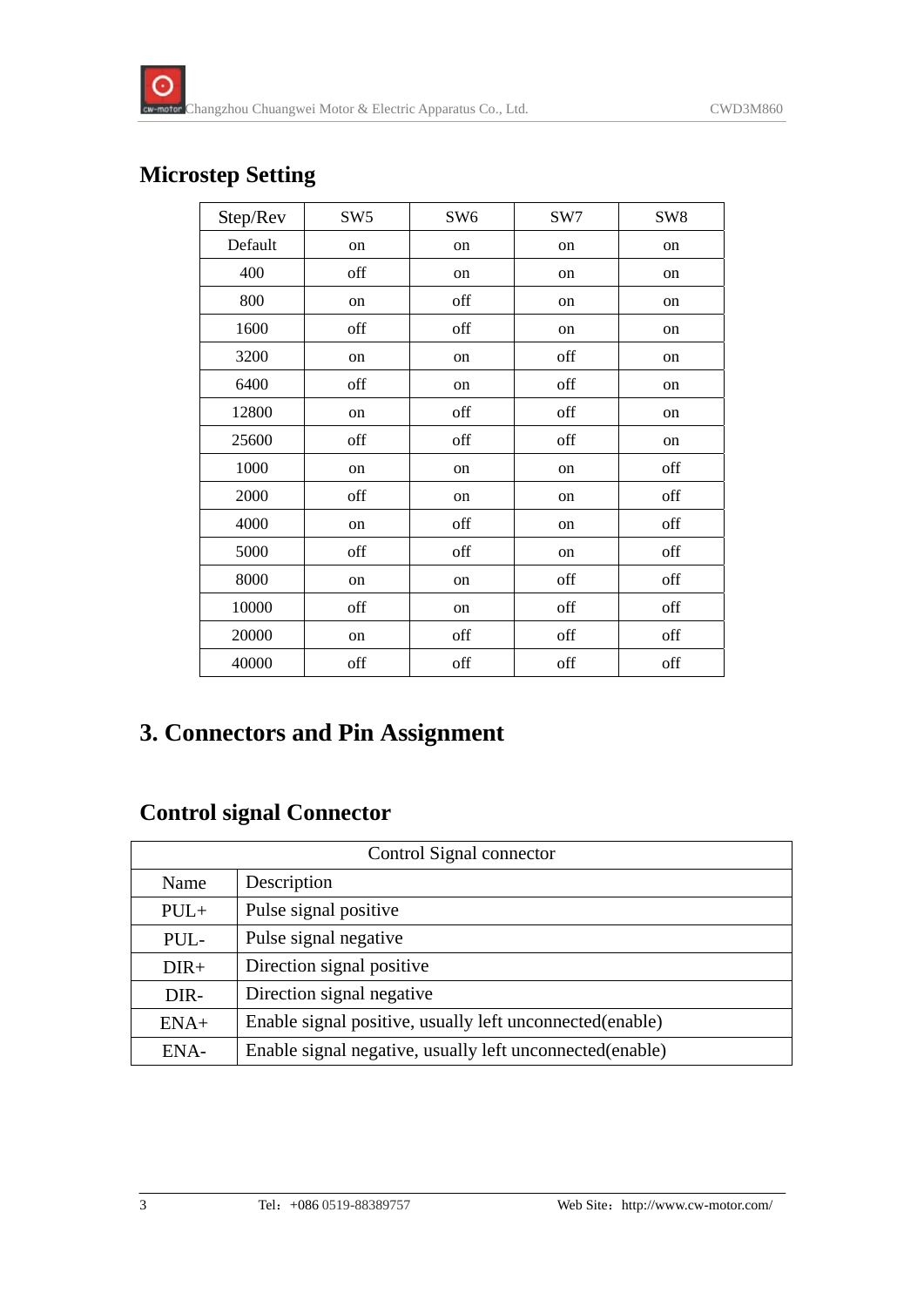#### **Power and Motor Connector**

| AC | Power supply              |  |
|----|---------------------------|--|
| AC | $+24V-90VDC$ OR 20~60 VAC |  |
|    | Motor phase U             |  |
|    | Motor phase V             |  |
| W  | Motor phase W             |  |

#### **Control Signal Connector Interface**



Figure1: Common-Cathode



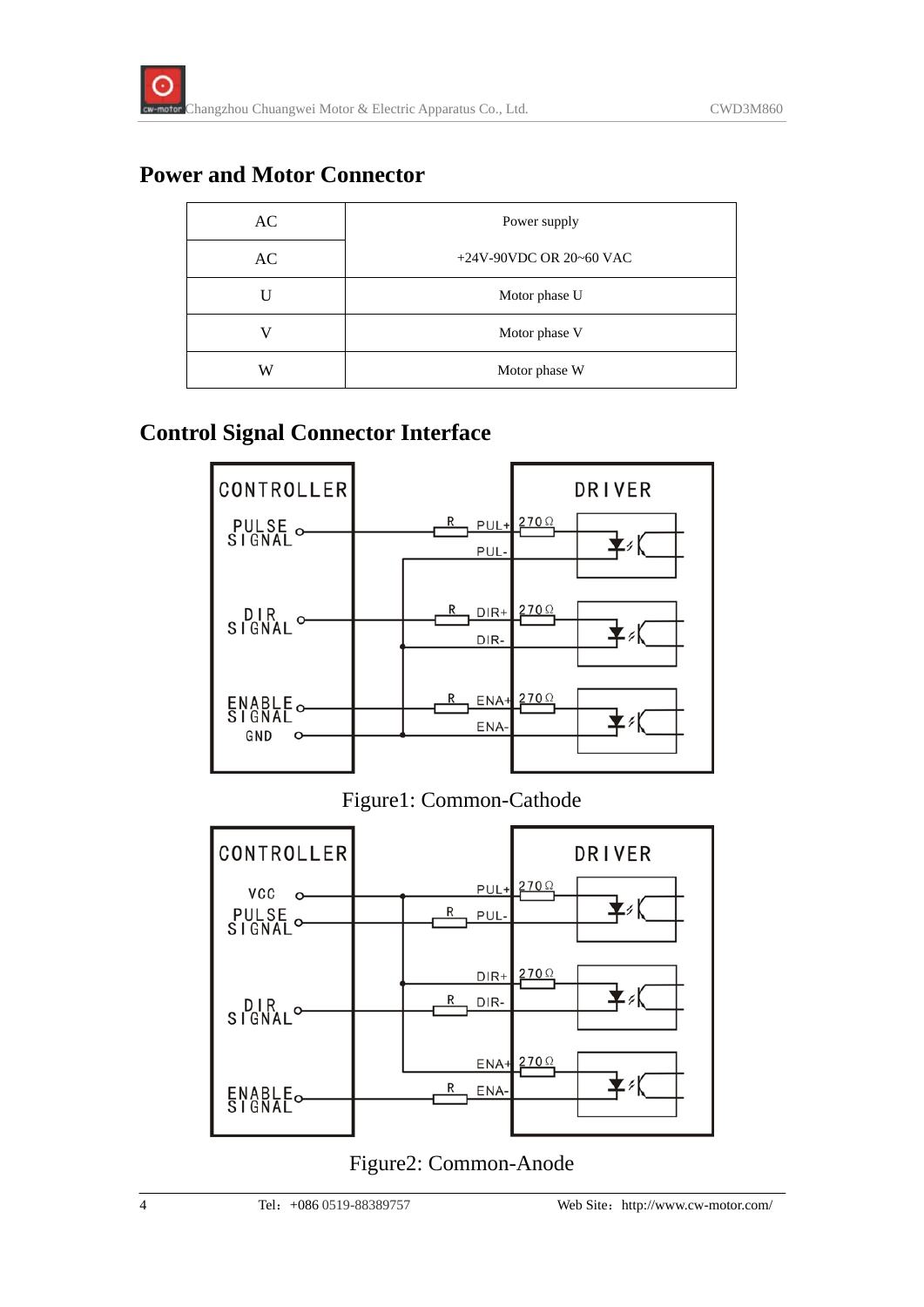| VCC |              |
|-----|--------------|
| 5V  |              |
| 12V | 680Ω         |
| 24V | $1.8K\Omega$ |



Figure 3: Typical connection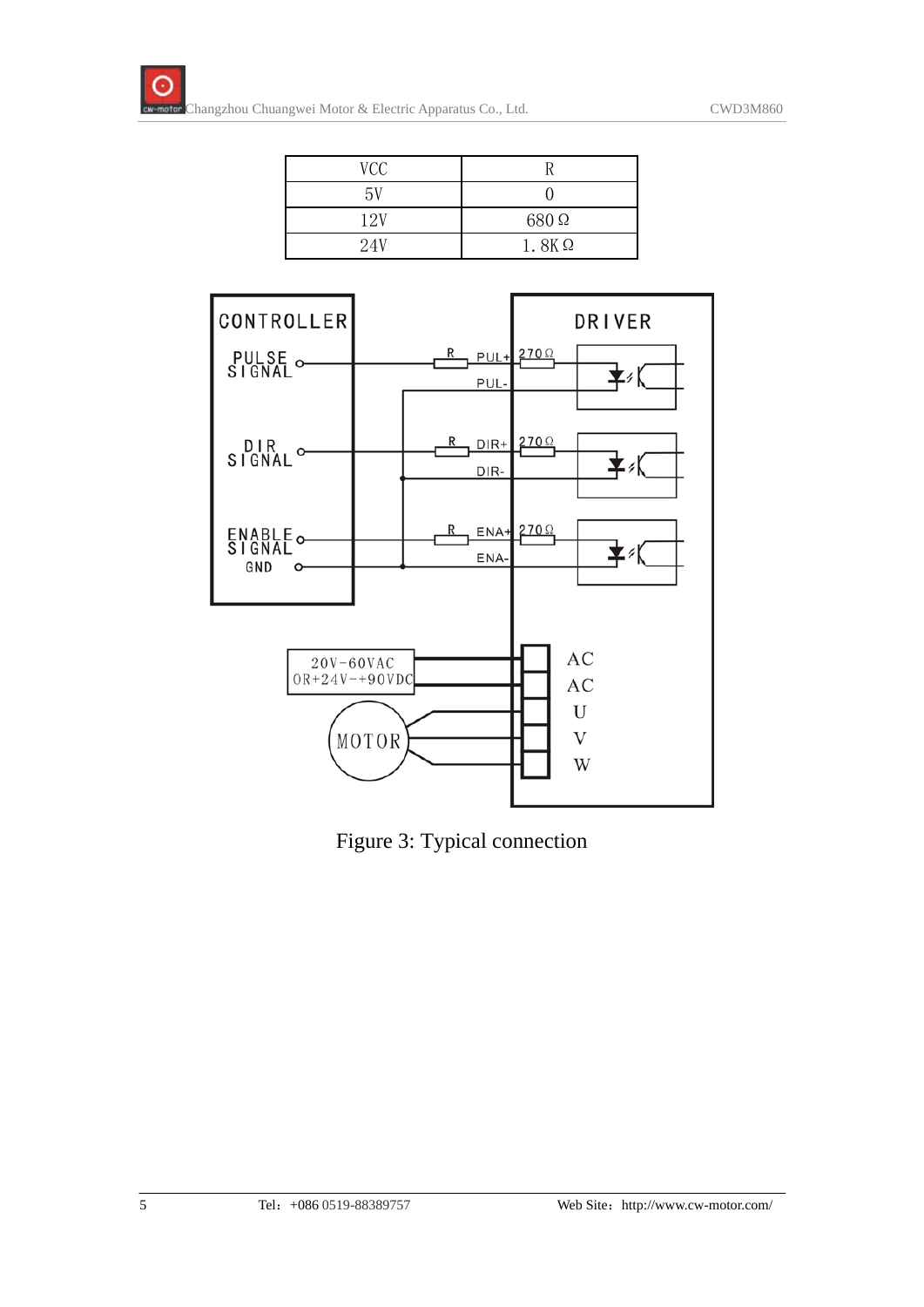## **4. Problems and Solutions**

| problems                             | <b>Possible cause</b>                         | solutions                         |  |
|--------------------------------------|-----------------------------------------------|-----------------------------------|--|
|                                      | No power supply                               | Check the power supply            |  |
| Motor is not                         | No control signal<br>Check the control signal |                                   |  |
| rotating                             |                                               | Don't connected the enable signal |  |
|                                      | The driver is disabled                        | or enable the driver              |  |
|                                      | Supply voltage is too high or                 |                                   |  |
|                                      | too low                                       | Check the supply voltage          |  |
|                                      | Motor line short-circuit                      | Check motor lines eliminate the   |  |
| <b>ALM</b> lights                    |                                               | short-circuit                     |  |
|                                      | Motor line wrong connect                      | Check the motor wiring            |  |
|                                      | Motor or drive failure                        | Replace the motor or drive        |  |
| <b>Motor rotates in</b>              | Motor phases connected in                     |                                   |  |
| the wrong                            | reverse                                       | Reverse the phases line           |  |
| direction                            | Motor line break                              | Change the phases are connected   |  |
|                                      | The Micro steps set incorrectly.              | Set the correct segments          |  |
| <b>Inaccurate</b><br><b>Position</b> | The motor load is too heavy.                  | Increasing the current            |  |
|                                      | Control signal is interfered                  | Eliminate interference            |  |
| <b>Motor Stalled</b>                 | Power supply voltage too low                  | Increasing the supply voltage     |  |
|                                      | Accelerating time is too short.               | Extend the acceleration time      |  |
|                                      | Current setting is too small                  | Increasing the current            |  |
|                                      | Motor torque is too small                     | Replace the motor                 |  |